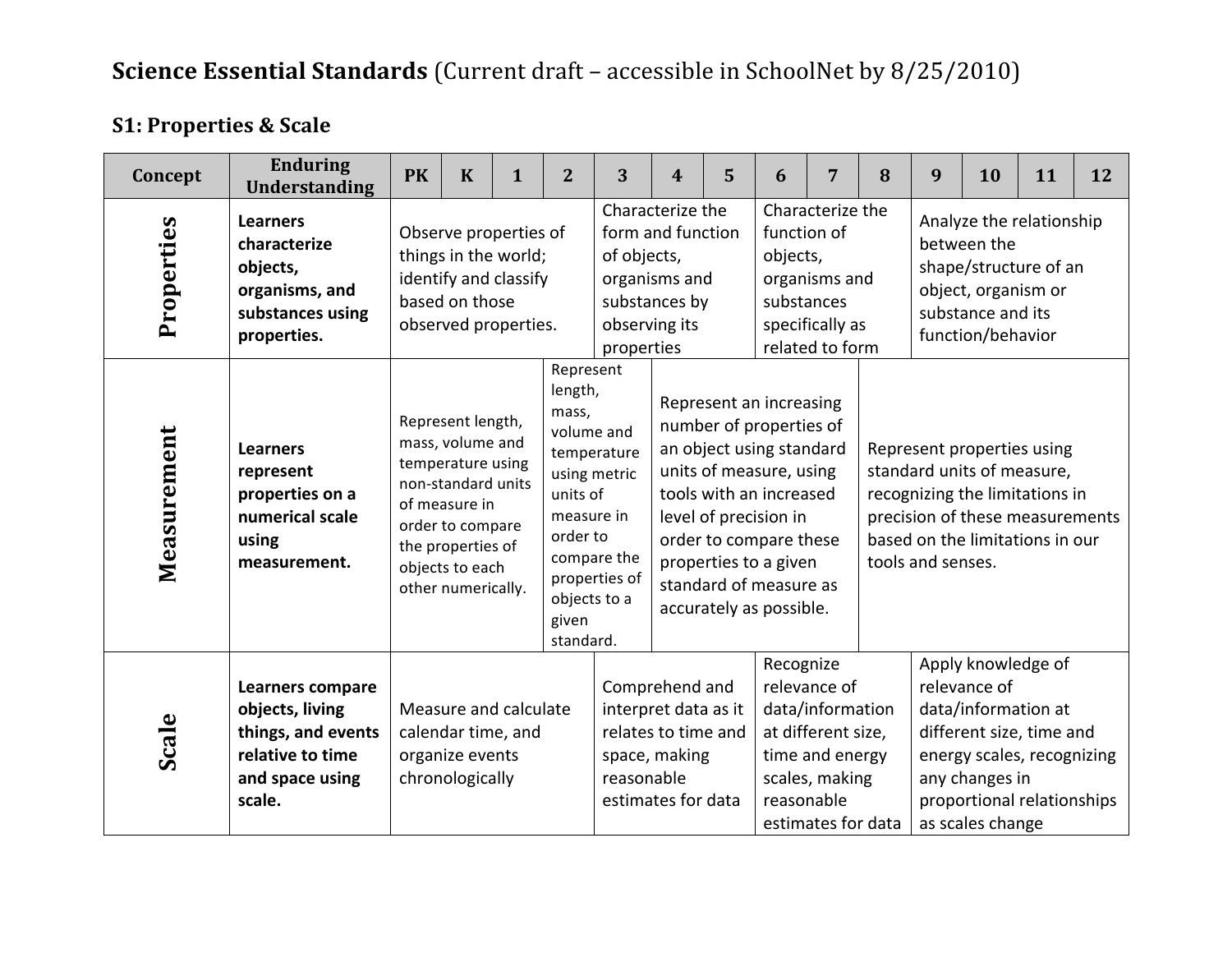| <b>S2: Change &amp; Constancy</b> |  |  |
|-----------------------------------|--|--|
|-----------------------------------|--|--|

| Concept           | <b>Enduring</b><br><b>Understanding</b>                                                                    | <b>PK</b>                  | $\mathbf K$                                                  | $\mathbf{1}$ | $\overline{2}$                                                                                                        | 3                                       | 4                                                                                           | 5                                                                                                                          | 6                    | 7                                                                                                                                    | 8 | 9 | 10                                                                                   | 11                                                                                                                          | 12 |
|-------------------|------------------------------------------------------------------------------------------------------------|----------------------------|--------------------------------------------------------------|--------------|-----------------------------------------------------------------------------------------------------------------------|-----------------------------------------|---------------------------------------------------------------------------------------------|----------------------------------------------------------------------------------------------------------------------------|----------------------|--------------------------------------------------------------------------------------------------------------------------------------|---|---|--------------------------------------------------------------------------------------|-----------------------------------------------------------------------------------------------------------------------------|----|
| & Effect<br>Cause | <b>Learners make</b><br>inferences to<br>explain the<br>causes of<br>changes they<br>observe in<br>nature. | Make direct<br>of observed | observations that<br>explain the causes<br>changes in nature |              | Make<br>indirect<br>observations<br>(inferences)<br>that explain<br>the causes<br>of observed<br>changes in<br>nature |                                         | between<br>causes to                                                                        | Apply background<br>knowledge of<br>relationships<br>observed effects<br>and inferred<br>determine causal<br>relationships |                      | Justify causal relationships between<br>observed changes and inferred causes<br>for change using all of the evidence that<br>applies |   |   |                                                                                      |                                                                                                                             |    |
| Cycles            | <b>Learners</b><br>organize change<br>into cycles,<br>which allow<br>them to predict<br>outcomes.          | life                       | Recognize patterns and<br>cycles within nature and           |              |                                                                                                                       |                                         | Make connections<br>steps in cycles                                                         | between various cycles<br>and their relationship to<br>change over time; make<br>predictions about next                    |                      |                                                                                                                                      |   |   |                                                                                      | Recognize the causes of cyclical patterns<br>observed in nature, and evaluate the<br>effects of the changes in those causes |    |
| Equilibrium       | <b>Learners</b><br>recognize the<br>counterbalanced<br>changes that<br>lead to stability.                  | unbalanced                 | Recognize when a system<br>is balanced, and when it is       |              |                                                                                                                       | nature seeks<br>unbalanced<br>unbalance | Understand that<br>equilibrium, and<br>systems tend<br>toward changes<br>that counter their |                                                                                                                            | Recognize<br>promote | systems that are<br>in equilibrium,<br>and predict the<br>effect of changes<br>to the system that<br>disequilibrium                  |   |   | Assess the state of<br>that the system will<br>undergo in order to<br>those changes) | balance within systems,<br>and predict the changes<br>achieve equilibrium (as<br>well as the effects of                     |    |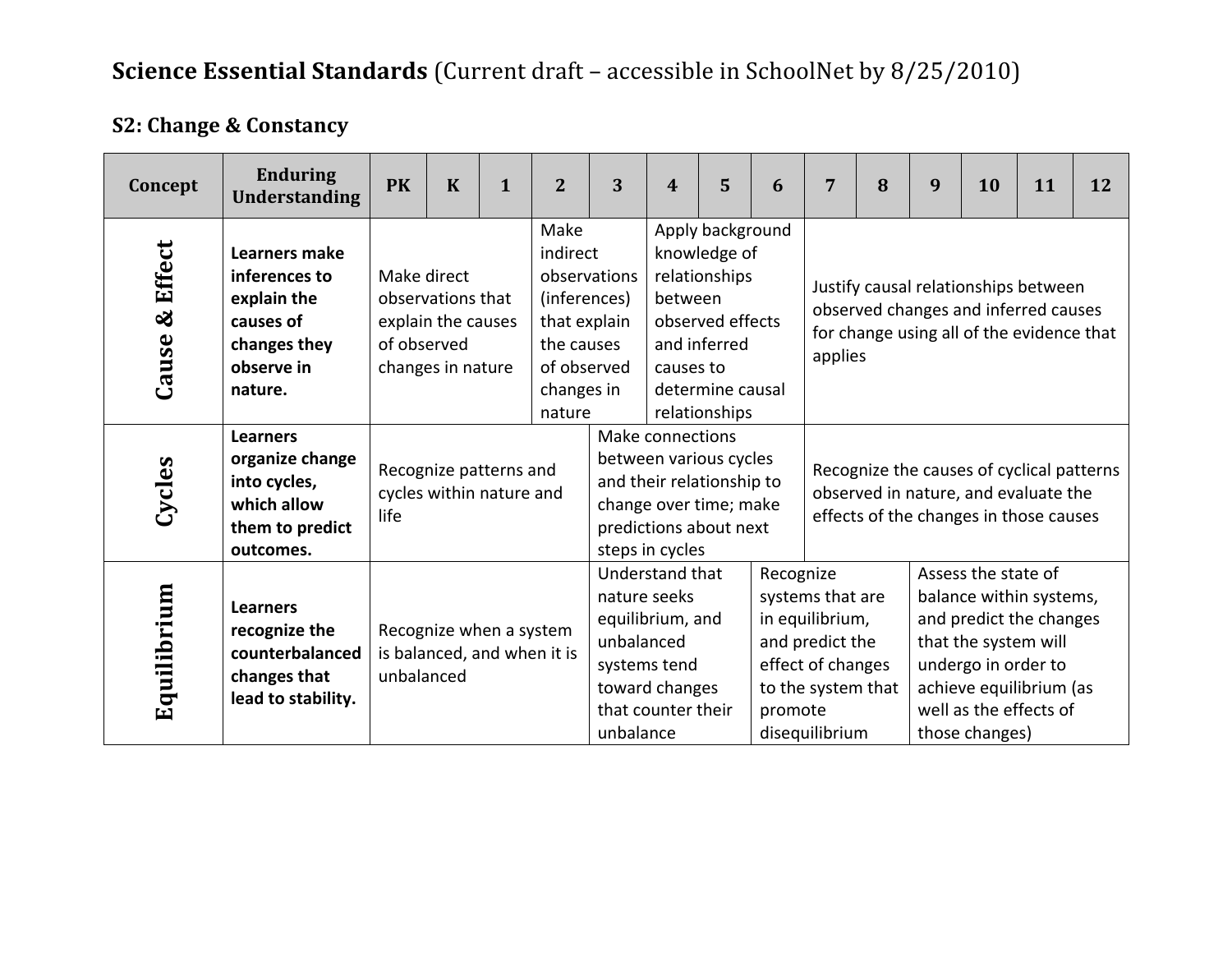## **S3: Systems & Interactions**

| Concept      | <b>Enduring</b><br><b>Understanding</b>                                                                                                 | <b>PK</b>                                                                                                                                                                          | $\mathbf K$ | $\mathbf{1}$                                                                                 | $\overline{2}$ | 3                           | $\boldsymbol{4}$                                                           | 5 | 6                      | 7                                                                                                                                        | 8 | 9                                                                                                                                                                                                                                      | 10                                    | 11                                                                                                                                                                                              | 12 |  |
|--------------|-----------------------------------------------------------------------------------------------------------------------------------------|------------------------------------------------------------------------------------------------------------------------------------------------------------------------------------|-------------|----------------------------------------------------------------------------------------------|----------------|-----------------------------|----------------------------------------------------------------------------|---|------------------------|------------------------------------------------------------------------------------------------------------------------------------------|---|----------------------------------------------------------------------------------------------------------------------------------------------------------------------------------------------------------------------------------------|---------------------------------------|-------------------------------------------------------------------------------------------------------------------------------------------------------------------------------------------------|----|--|
| Systems      | <b>Learners</b><br>organize parts<br>into a system to<br>display<br>observable and<br>predictable<br>patterns.                          |                                                                                                                                                                                    |             | Define a system based on<br>a common connection<br>among components                          |                | based on its<br>boundaries, | Define a system<br>components, and<br>resources flow<br>(input and output) |   | (input and<br>feedback | Analyze system<br>related to its<br>boundaries,<br>components,<br>resources flow<br>output), and                                         |   | Analyze systems related to<br>their boundaries,<br>components, resource<br>flow (input and output),<br>and feedback, comparing<br>different systems to each<br>other (or subsystems<br>within larger systems)<br>through this analysis |                                       |                                                                                                                                                                                                 |    |  |
| Interaction  | <b>Learners</b><br>examine the<br>interactions<br>between parts<br>of a system that<br>lead to forming<br>a functional<br>whole.        | system                                                                                                                                                                             |             | Know different forms of energy and matter,<br>understand their role in connecting parts of a |                |                             |                                                                            |   | Track the<br>a system  | energy/matter<br>flow through a<br>system from input<br>to output so as to<br>better understand<br>the relationships<br>between parts of |   |                                                                                                                                                                                                                                        |                                       | Follow the energy/matter<br>flow through a system so<br>as to better understand<br>the parts of a system,<br>recognizing the limitations<br>that continued interaction<br>has on the components |    |  |
| Organization | <b>Learners</b><br>organize<br>systems in<br>various ways to<br>highlight<br>different<br>properties and<br>functions of the<br>system. | Recognize<br>multiple<br>Organize/classify parts of<br>ways/methods of<br>a system based on<br>organizing parts<br>common characteristics<br>of a system based<br>on desired focus |             |                                                                                              |                |                             |                                                                            |   |                        | Describe a system<br>at different levels<br>of organization<br>(based on desired<br>focus within the<br>system)                          |   |                                                                                                                                                                                                                                        | Compare multiple<br>within the system | methods of organization<br>of a system, and evaluate<br>based on desired focus                                                                                                                  |    |  |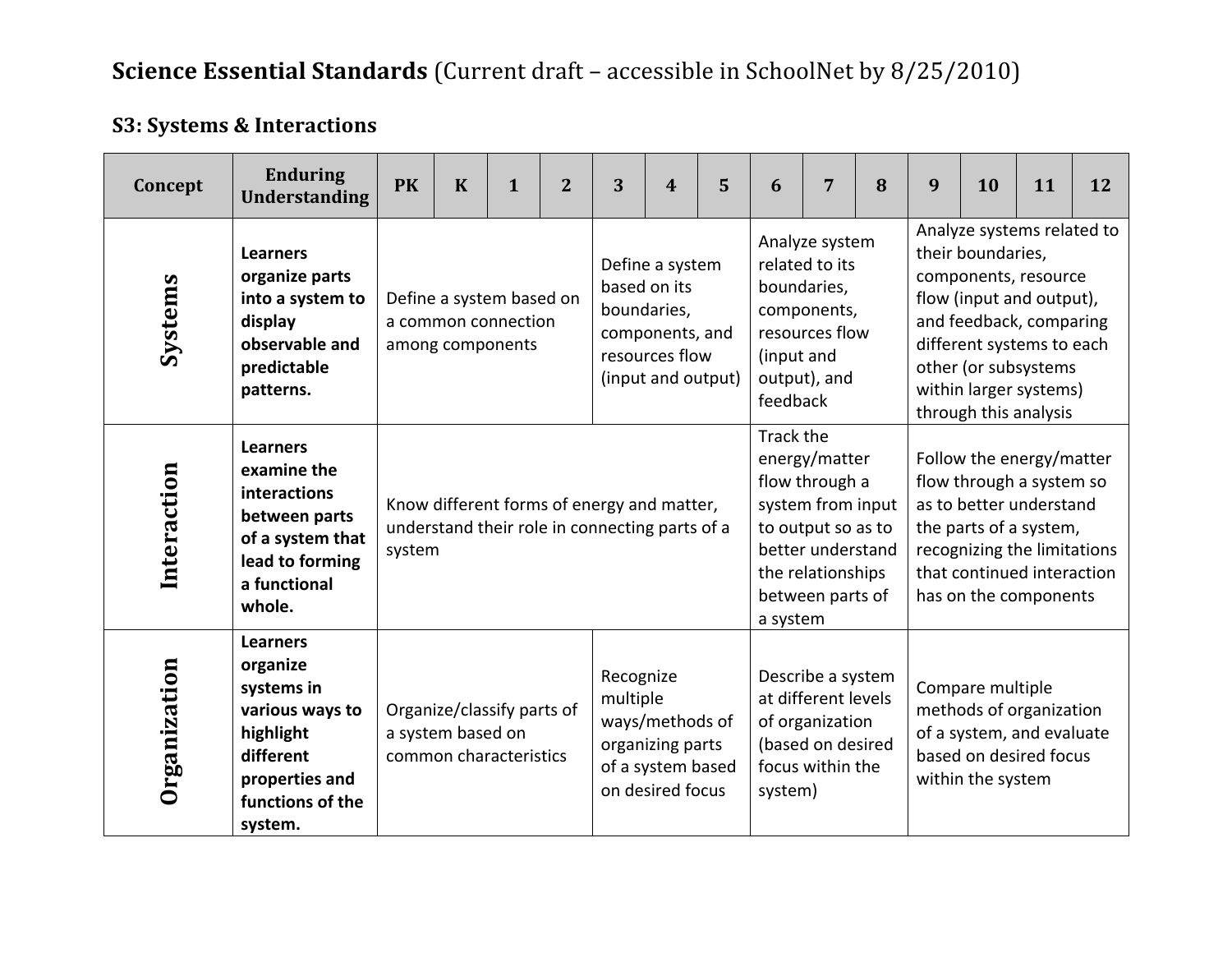## **S4: Inquiry & Communication**

| Concept       | <b>Enduring</b><br><b>Understanding</b>                                                                                                                                                                                                                                       | <b>PK</b> | $\mathbf K$ | $\mathbf{1}$ | $\overline{2}$                                                                                                                                                                                                                       | 3 | $\overline{\mathbf{4}}$                                                                                                                                                   | 5                              | 6                                                                                                                                                       | $\overline{7}$              | 8                                                                                                                                                        | 9 | 10                                                                                                                                                                   | 11 | 12 |
|---------------|-------------------------------------------------------------------------------------------------------------------------------------------------------------------------------------------------------------------------------------------------------------------------------|-----------|-------------|--------------|--------------------------------------------------------------------------------------------------------------------------------------------------------------------------------------------------------------------------------------|---|---------------------------------------------------------------------------------------------------------------------------------------------------------------------------|--------------------------------|---------------------------------------------------------------------------------------------------------------------------------------------------------|-----------------------------|----------------------------------------------------------------------------------------------------------------------------------------------------------|---|----------------------------------------------------------------------------------------------------------------------------------------------------------------------|----|----|
| Investigation | Develop<br><b>Learners ask questions</b><br>questions<br>about the natural<br>based on<br>world to build<br>observations,<br>and make<br>understanding, and<br>seek answers to those<br>predictions<br>based on<br>questions in a<br>systematic way.<br>observed<br>patterns. |           |             |              | Use<br>questions<br>based on<br>observations<br>to form a<br>testable<br>hypothesis<br>that relates<br>their<br>observations<br>to each<br>other, and<br>draw<br>conclusions<br>from their<br>investigation<br>of the<br>hypothesis. |   | Plan a<br>method to<br>test the<br>validity of<br>predictions<br>about<br>relationships<br>by<br>one specific<br>variable over<br>by forming a<br>testable<br>hypothesis. | manipulating<br>time, starting |                                                                                                                                                         | Plan and conduct<br>process | investigations that test the<br>validity of predictions about<br>relationships, using and<br>applying research of scientific<br>knowledge as part of the |   | Plan and<br>conduct<br>investigations<br>in order to<br>understand<br>relationships,<br>providing<br>justification<br>using<br>empirical<br>evidence and<br>research |    |    |
| Theory        | Learners use<br>continuously evolving<br>theories to explain<br>why natural<br>phenomena occur.                                                                                                                                                                               |           |             |              | Develop and evaluate<br>inferences and predictions<br>that are based on observation                                                                                                                                                  |   |                                                                                                                                                                           |                                | Research the history of<br>developing scientific<br>knowledge in various<br>contexts, focusing on how<br>theories evolve based on<br>available evidence |                             | Construct, defend, and justify<br>arguments related to<br>investigations, using empirical<br>information as the basis for<br>said justification          |   |                                                                                                                                                                      |    |    |